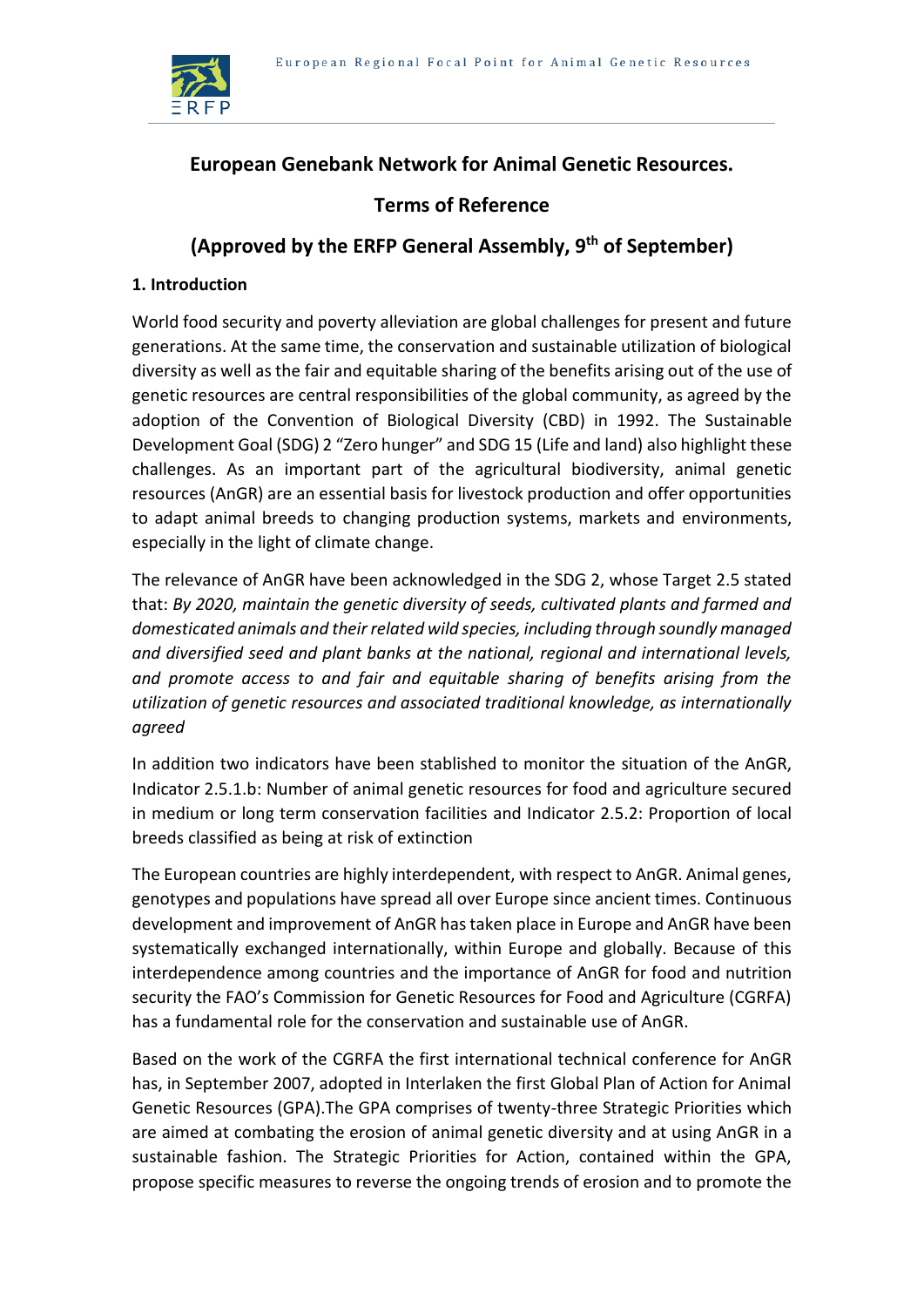

sustainable use of AnGR. The actions directly address the key questions of practical implementation, through coherent and synergistic development of the necessary institutions and capacities. The Strategic Priority 9 of the GPA stresses the establishment and strengthening of the ex situ conservation of AnGR.

The Nagoya Protocol on Access to Genetic Resources and the Fair and Equitable Sharing of Benefits Arising from Their Utilization (ABS) elaborates the general rules of the CBD on ABS in relation to the utilisation of AnGR and traditional knowledge associated with these genetic resources. This includes the effective implementation of benefit-sharing commitments set out in mutually agreed terms between providers and users. The Nagoya Protocol encourages countries, to develop, update and use sectoral and crosssectoral model contractual clauses for mutually agreed terms and to promote best practices. The European Union (EU), its Member States and other European countries have developed ABS legislation to implement the Nagoya Protocol.

The European Commission have adopted the Commission Delegated Regulation (EU) 2020/686, supplementing Regulation (EU) 2016/429 of the European Parliament and of the Council as regards the approval of germinal product establishments and the traceability and animal health requirements for movements within the Union of germinal products of certain kept terrestrial animals. This regulation recognise for the first time an exception for the movement of germinal products from the Gene Banks between member countries of the EU.

The European Regional Focal Point for Animal Genetic Resources (ERFP) committed to facilitate the implementation of the FAO Global Plan of Action (GPA) in Europe and to support the in situ and ex situ conservation and sustainable use of AnGR, and to enhance the National Coordinators (NC) activities at the European level. The main ERFP bodies to support the ex situ conservation are the European Gene Bank Network for Animal Genetic Resources, (EUGENA) and the ERFP Working Group Ex situ conservation, supervised by the ERFP Assembly and assisted by the ERFP Working Group Documentation and Information and the ERFP Secretariat.

The European region, through the ERFP, has established the European Genebank Network for AnGR (EUGENA). EUGENA will support the ex situ conservation and sustainable use of AnGR and facilitate the implementation of the UN´s SDG, FAO's GPA and the Nagoya Protocol for ABS in the European Region and the application of the new animal health Regulation 2020/686 in EU countries. EUGENA is governed by ERFP and is working on the basis of Terms of Reference (ToR), as agreed by the General Assembly of ERFP.

ERFP Member countries can decide to participate in EUGENA. Individual countries will identify potential EUGENA Member Gene banks, which are recognized at national level for the long term conservation and sustainable use of AnGR. Any genetic material in the Member Genebanks remains under full sovereignty and responsibility of the Member Country and its Member Genebank(s).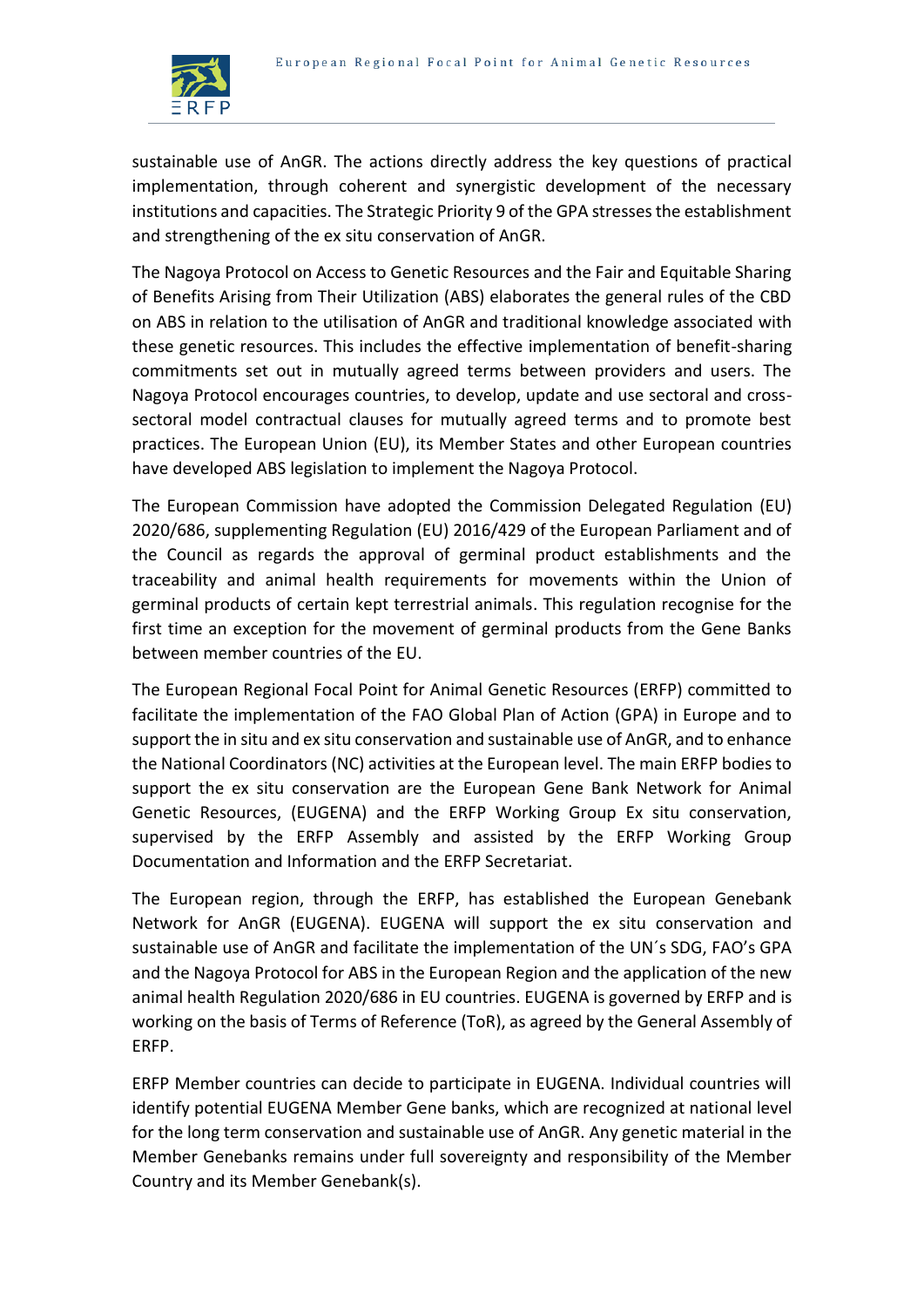

## **2. Definitions.**

Genebank: A genebank for AnGR is a repository for ex situ conservation and sustainable use of AnGR held by a host institution authorized and/or recognized by a national authority to fulfil these tasks. A genebank may be constituted by one or more repositories (in vitro or in vivo) collaborating as a network.

Member Country: An ERFP member country that has one or more EUGENA genebanks.

Member Genebank: A genebank within a Member Country, which participates in the EUGENA.

Genetic Material: Reproductive or any genetic material from breeds for long-term storage, which can be used for reproduction or research and development, particularly semen, oocytes, embryos, somatic cells and DNA.

Host institution: The host institution is the institution(s) authorized and/or recognized by a national authority for executing the genebank functions.

Legal basis: The legal basis describes the legal framework or the official decision for the establishment and/or recognition of the genebank.

Ownership of the material: Ownership of the material describes the owner(s) of the genetic material which is stored or maintained in the genebank.

Governance body: Governance body is the legal person, institution, group of institutions or such body as entitled and stated by the legal basis to decide on the operations of the genebank.

Starting date of the collection: The starting date of the collection is the year, when the first genetic material in the genebank was collected and stored.

Starting date of the genebank: The starting date of the genebank is the date of the official decision for the establishment and/or recognition of the genebank.

Collection categories: Core collection, Historic collection, Working collection, Evaluation collection as defined in the FAO guidelines (www.fao.org/docrep/016/i3017e/i3017e00.pdf).

Acquisition conditions: Acquisition conditions are the conditions, which have to be fulfilled to acquire genetic material, possibly outlined in a specific document (e.g. material acquisition agreement (MAA)) in order to include it into the genebank.

Access conditions: Access conditions are the conditions, which have to be fulfilled to get access to the genetic material held in the genebank, possibly outlined in a specific document (e.g. material transfer agreement (MTA)).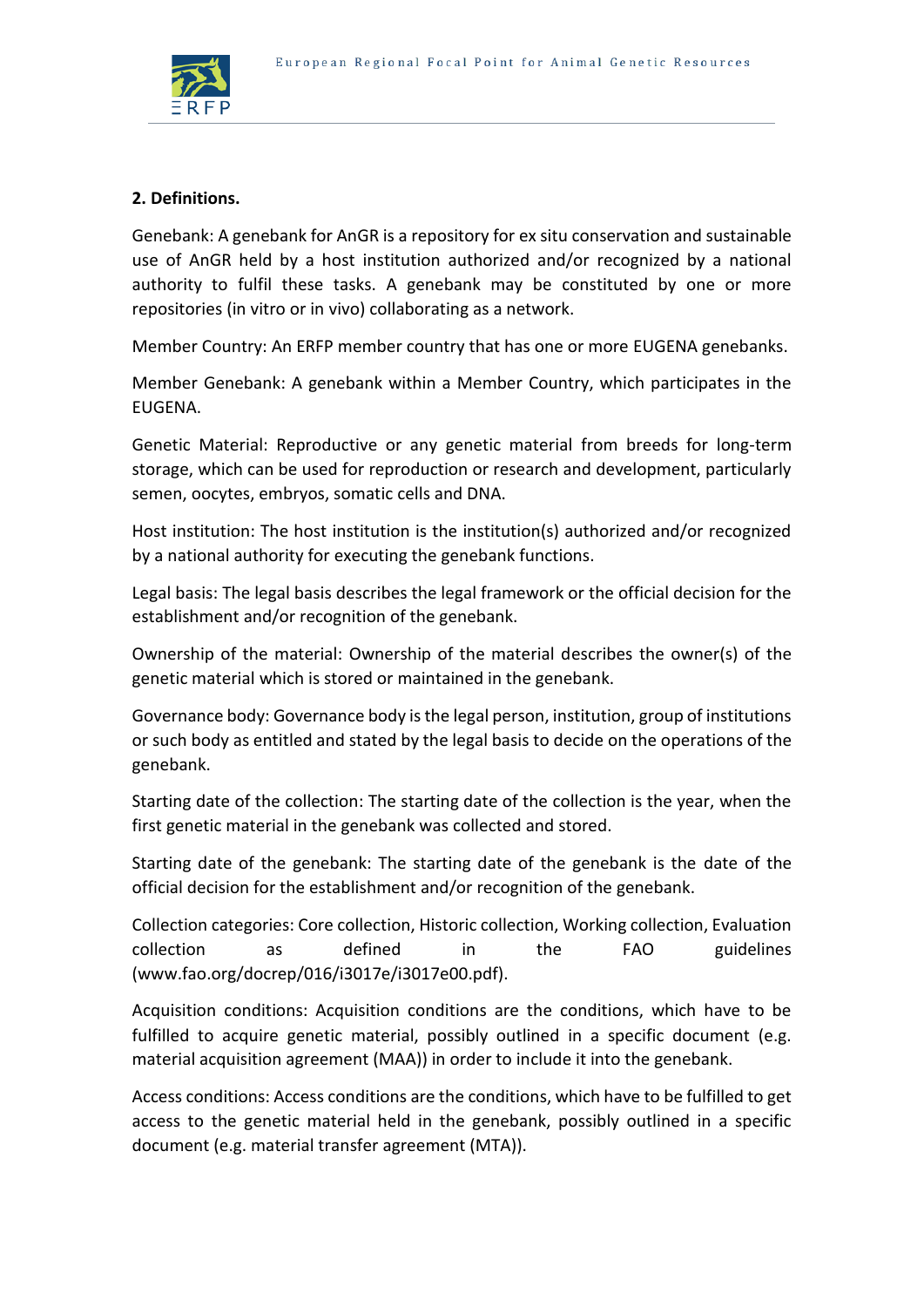

Other valid competent authority in the country: any authority in the country with the legal competences under national rules to nominate a host institution a genebank as EUGENA member.

## **3. Objectives of the EUGENA**

The objectives of the EUGENA are:

- to support genebanks in European countries to fulfil their individual roles and objectives;
- to improve monitoring and assessment of AnGR kept in ex situ collections in European countries by sharing information on genebank collections;
- to improve genebank operations and procedures in European countries by sharing information;
- to use synergies for ex situ conservation and sustainable use of AnGR by joint activities of genebanks in European countries;
- to increase the efficiency of ex situ conservation and sustainable use of the genetic diversity of transboundary breeds;
- to promote harmonization of acquisition and access terms for ex situ conservation and sustainable use throughout the genebanks in European countries;
- to facilitate a quality improvement of the genebanks in European countries;
- to create an element of the European research infrastructure for conservation and sustainable use of AnGR;
- to facilitate a regional European approach for international cooperation and exchange of AnGR in the context of the implementation of the Nagoya Protocol for Access and Benefit Sharing.
- to support countries in the achievement of target 2.5 of the SDG 2, and in the monitoring of indicators SDG 2.5.1.b and 2.5.2.
- to facilitate the implementation of the exception for movements of germinal products between genebanks in different countries of the EU, foreseen in Regulation 2020/686.

### **4. Participation in EUGENA**

Participation in EUGENA can be agreed by two processes

1. a two-step process.

• step 1 (international): ERFP Member Country and the ERFP Secretariat sign the EUGENA Memorandum of Understanding (see Annex 1).

 step 2 (national): The Member Country representative and the representative(s) of the genebank(s) agree on/ sign the EUGENA Letter of Agreement (see Annex 2) for the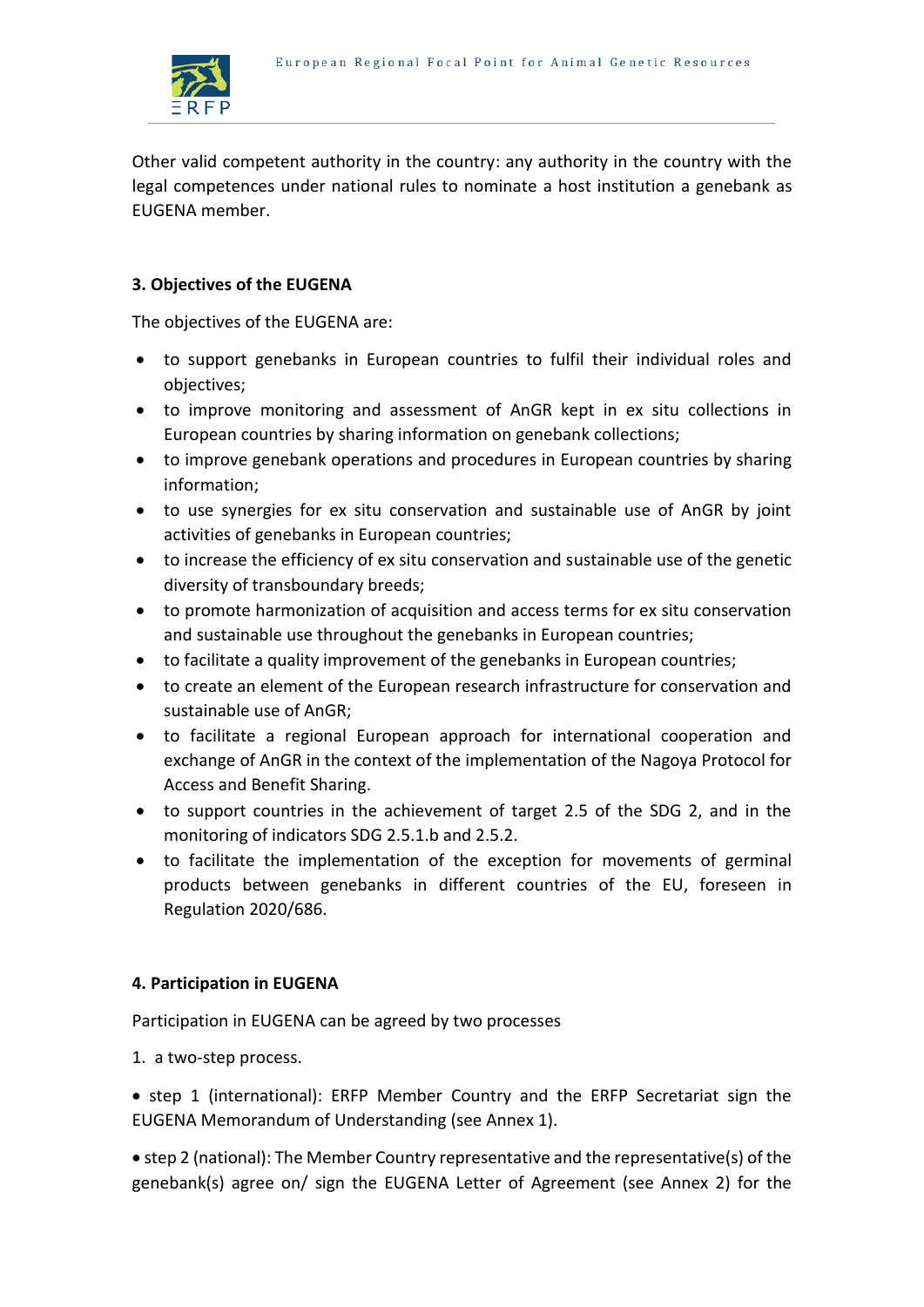

participation in the EUGENA. Member Country representative informs the ERFP Secretariat on genebanks that participate in EUGENA.

# 2. a single steep process:

The NC or other valid competent authority in the country (in case NC has not legal competences under the national rules) nominate a host institution a genebank as EUGENA member, presenting to ERFP secretariat a statement (see annex 3) recognizing the host institution is developing functions as a repository for ex situ conservation and sustainable use of AnGR. A declaration of commitment of the host institution (see annex 4) must accompanied the nomination by the NC or other valid competent authority in the country. The enrolment of the country in EUGENA will be recognised with the first genebank nomination.

In both processes, the compliance of the relevant national legal framework by the host institution (i.e. animal health regulation, ABS regulation, animal welfare regulation…) must we settled in the EUGENA Memorandum of Understanding and EUGENA Letter of agreement or in the statement of nomination and declaration of commitment.

# **5. Organizational structure and governance of the EUGENA**

The EUGENA is a network of Member Genebanks in European countries to support the ex situ conservation and sustainable use of AnGR in Europe under these Terms of Reference. It operates under the umbrella of the ERFP. EUGENA itself does not constitute a legal entity but operates by its member genebanks collectively. The member genebanks operate in accordance with their respective national legal framework. The EUGENA activities are coordinated by the Steering Board.

The Steering Board consists of a genebank representative per Member Country (one person per country) nominated by the NC. The Steering Board is supervised by the ERFP Assembly and assisted by the ERFP Working Group on Ex situ conservation.

For the documentation of the genetic material, which is stored in the EUGENA, the ERFP Working Group on Documentation and Information supports the Steering Board. The ERFP Secretariat provides technical and administrational support to the EUGENA (see Diagram 1).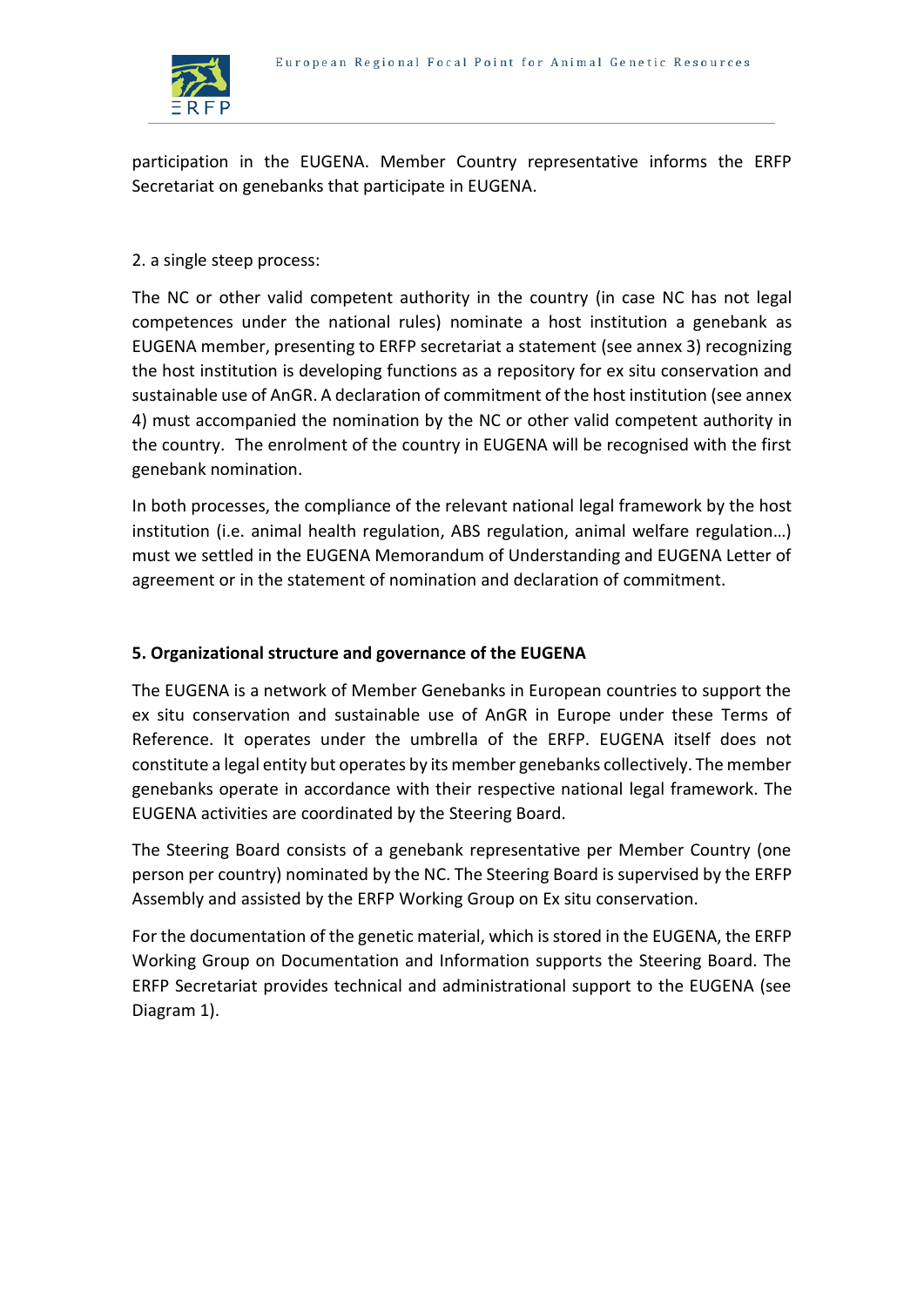





Role of the ERFP Assembly:

The EUGENA Member Countries within the ERFP Assembly play a supervising role for EUGENA as follows:

- Approving the EUGENA workplan developed by the Steering Board
- Deciding on the use of ERFP funds for activities of EUGENA
- Receiving and approving annual progress reports on activities from the Steering Board
- General supervision of the European Genebank Network

# **Role of the Steering Board:**

The operational body of the EUGENA is the Steering Board, which consists of a genebank representative per Member Country (one person per country).

The Steering Board will:

- implement the objectives of the EUGENA
- develop a workplan to be approved by the ERFP Assembly
- implement and monitor the workplan,
- seek advice from the Working Group *Ex situ* Conservation
- seek advice from the Working Group Information and Documentation
- report annually to the ERFP Assembly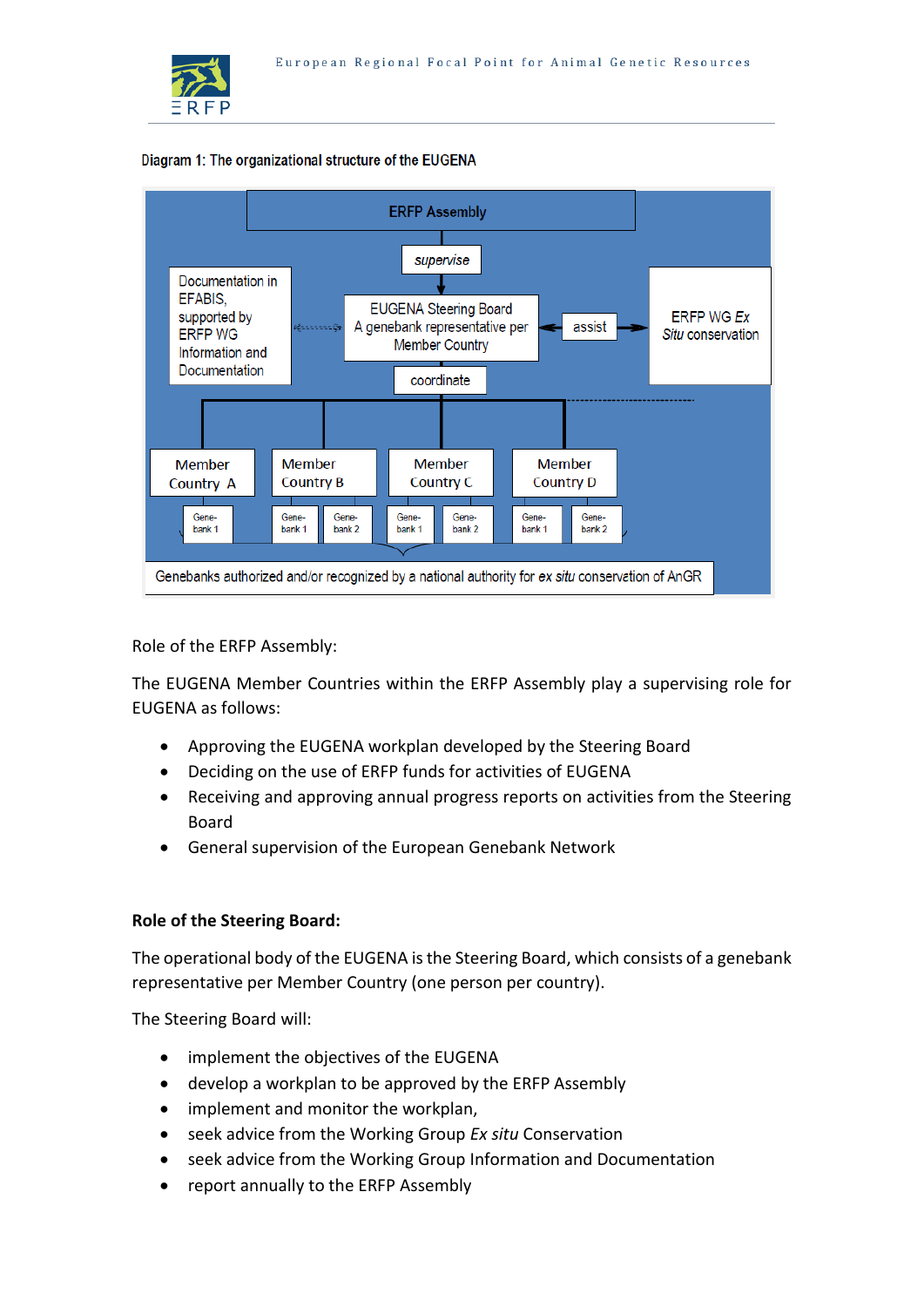

#### **Role of the ERFP Secretariat:**

The ERFP Secretariat will, in relation to EUGENA:

- act as contractual partner on behalf of the ERFP for the MoU between the member country and ERFP
- provide technical and administrational support for the European Genebank Network

### **Role of the ERFP WG on Ex situ Conservation**:

The ERFP Working Group on Ex situ conservation will, in relation to EUGENA:

- work on topics proposed by the Steering Board and/ or the Assembly
- propose topics to the Steering Board and/ or the Assembly
- promote participation of genebanks in the network
- maintain a communication network with respect to the *ex situ* conservation and sustainable use of AnGR

#### **Role of the ERFP WG on Information and Documentation:**

The ERFP Working Group on Documentation and Information will, in relation to EUGENA:

- support the documentation of the genetic material of the genebanks in EFABIS
- support exchange of information on material/donor animals in genebanks

### **6. Conditions for the acquisition and the access of genetic material**

The acquisition and access conditions for genetic material, which is stored in a member genebank will have to comply with the national laws, regulations or rules of the Member Country.

The exchange and use of genetic material from genebanks shall follow relevant European legislation for international exchange, and specific national laws or derogations for national use, if applicable.

The genebanks provide information on the property rights, acquisition and access conditions of use for each genetic material, which they have stored for the purposes of the EUGENA. The WG on Ex Situ Conservation may advise on harmonized collection categories for the consideration by the Steering Board.